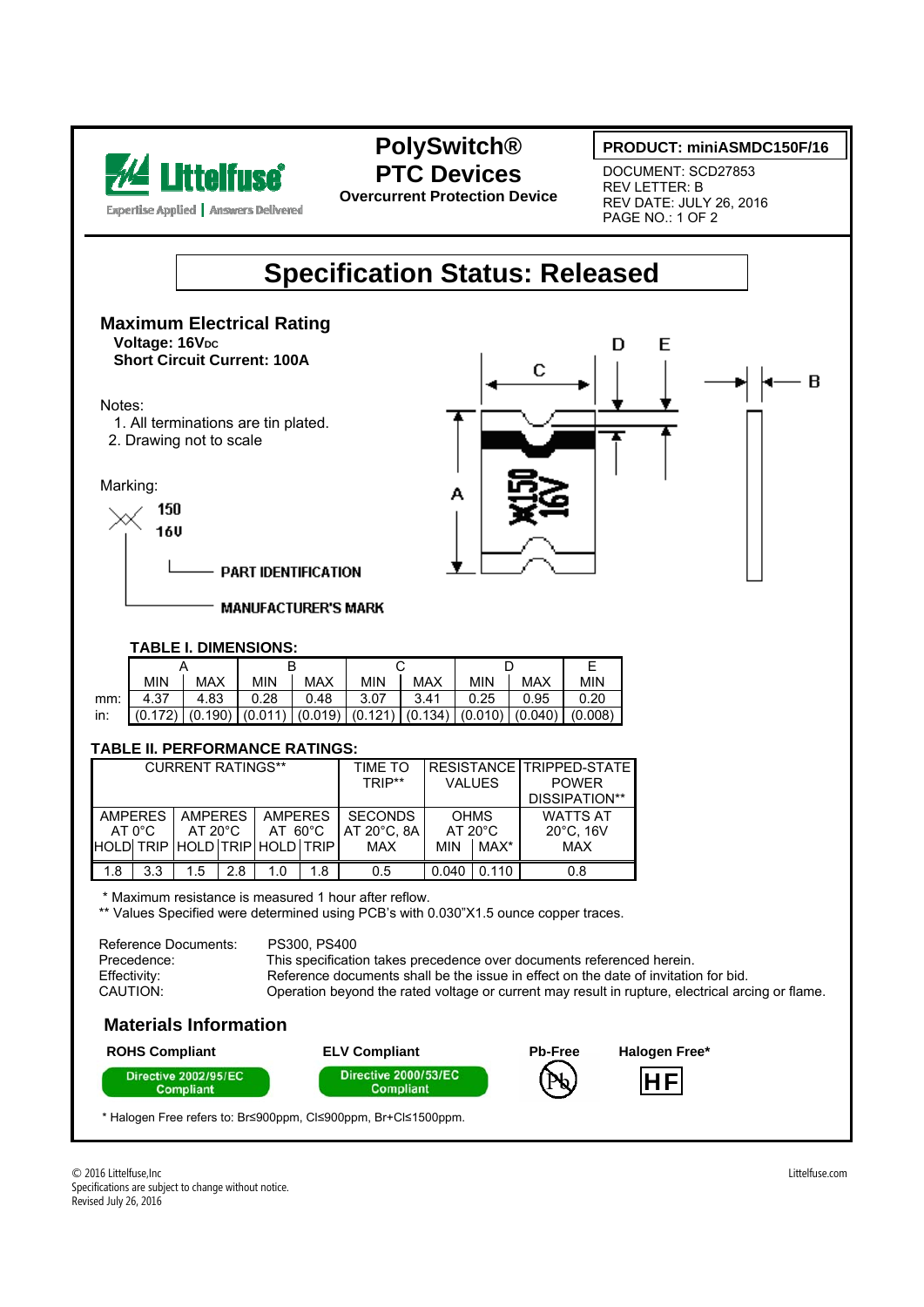

### **PolySwitch® PTC Devices Overcurrent Protection Device**

#### **PRODUCT: miniASMDC150F/16**

DOCUMENT: SCD27853 REV LETTER: B REV DATE: JULY 26, 2016 PAGE NO.: 2 OF 2

Information furnished is believed to be accurate and reliable. However, users should independently evaluate the suitability of and test each product selected for their own applications. Littelfuse products are not designed for, and shall not be used for, any purpose (including, without limitation, military, aerospace, medical, lifesaving, life-sustaining or nuclear facility applications, devices intended for surgical implant into the body, or any other application in which the failure or lack of desired operation of the product may result in personal injury, death, or property damage) other than those expressly set forth in applicable Littelfuse product documentation. Warranties granted by Littelfuse shall be deemed void for products used for any purpose not expressly set forth in applicable Littelfuse documentation. Littelfuse shall not be liable for any claims or damages arising out of products used in applications not expressly intended by Littelfuse as set forth in applicable Littelfuse documentation. The sale and use of Littelfuse products is subject to Littelfuse Terms and Conditions of Sale, unless otherwise agreed by Littelfuse.